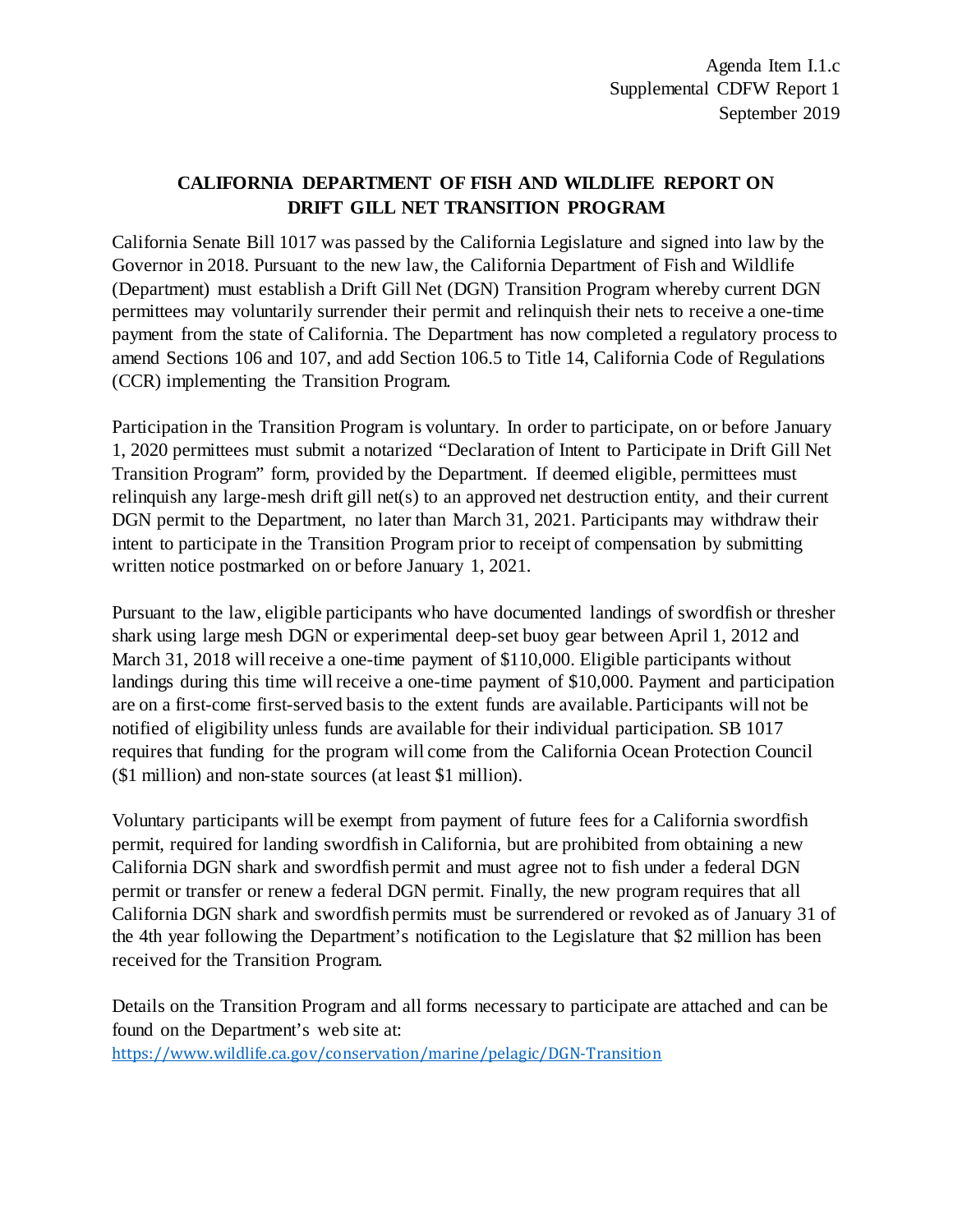

State of California – Department of Fish and Wildlife **DECLARATION OF INTENT TO PARTICIPATE IN DRIFT GILL NET TRANSITION PROGRAM** DFW 1083 (NEW 08/31/19)

#### **THIS FORM MUST BE POSTMARKED BY JANUARY 1, 2020**

**SECTION 1. GENERAL PROVISIONS** (see also Section 106.5, Title 14, California Code of Regulations) Pursuant to Section 8583(a), California Fish and Game Code, by March 31, 2020, the Department shall establish a program to transition the holders of drift gill net permits issued pursuant to Section 8561 out of the drift gill net fishery that includes the following conditions: (1) A permittee who chooses to participate in the transition program shall indicate his or her intention to the Department to participate by submitting a notarized form provided by the Department **on or before January 1, 2020**.

(2) A permittee who has landed swordfish or thresher shark with a shark or swordfish gill net or with a federal deep set buoy gear exempted fishing permit between April 1, 2012, and March 31, 2018, inclusive, and who voluntarily surrenders his or her drift gill net permit issued pursuant to Section 8561 and shark or swordfish gill net or nets shall receive, to the extent that funds for the transition program are available, the following amounts: (A) Ten thousand dollars (\$10,000) to surrender the permit. (B) One hundred thousand dollars (\$100,000) to surrender the net or nets.

(3) A permittee who has not landed swordfish or thresher shark on or after April 1, 2012, and who voluntarily surrenders his or her drift gill net permit issued pursuant to Section 8561 and shark or swordfish gill net or nets shall receive, to the extent that funds for the transition program are available, ten thousand dollars (\$10,000).

(4) The Department shall inform a permittee who submits a notarized form pursuant to paragraph (1) whether the permittee meets the requirements of paragraph (2) or (3) and the Department shall submit this information to the fiscal agent.

(5) Any permittee who participates in the transition program by surrendering his or her permit pursuant to paragraph (2) or (3) shall be prohibited from obtaining a new California drift gill net shark and swordfish permit, shall agree not to fish under a federal drift gill net permit, shall agree not to transfer or renew a federal drift gill net permit, and shall surrender his or her shark or swordfish gill net or nets to an entity approved by the department for the purpose of destroying the nets.

> **Permittee must complete Sections 2-4 below and submit the required documentation. See reverse for instructions and documents required for permit surrender.**

| SECTION 2.  DRIFT GILL NET SHARK AND SWORDFISH PERMITTEE INFORMATION                                                                                                                                                                                                                                                                                                                                                                                                                                                                                                                                                                                                                                  |                                                                                                                                                                                                                                                                                                                  |                                                     |      |                                                           |                     |                 |  |  |
|-------------------------------------------------------------------------------------------------------------------------------------------------------------------------------------------------------------------------------------------------------------------------------------------------------------------------------------------------------------------------------------------------------------------------------------------------------------------------------------------------------------------------------------------------------------------------------------------------------------------------------------------------------------------------------------------------------|------------------------------------------------------------------------------------------------------------------------------------------------------------------------------------------------------------------------------------------------------------------------------------------------------------------|-----------------------------------------------------|------|-----------------------------------------------------------|---------------------|-----------------|--|--|
| <b>COMMERCIAL FISHING LICENSE</b><br><b>NUMBER</b>                                                                                                                                                                                                                                                                                                                                                                                                                                                                                                                                                                                                                                                    |                                                                                                                                                                                                                                                                                                                  | DRIFT GILL NET SHARK AND SWORDFISH<br>PERMIT NUMBER |      |                                                           | <b>GO ID NUMBER</b> |                 |  |  |
| <b>FIRST NAME</b>                                                                                                                                                                                                                                                                                                                                                                                                                                                                                                                                                                                                                                                                                     |                                                                                                                                                                                                                                                                                                                  |                                                     | M.I. | <b>LAST</b>                                               |                     |                 |  |  |
|                                                                                                                                                                                                                                                                                                                                                                                                                                                                                                                                                                                                                                                                                                       | <b>MAILING ADDRESS</b>                                                                                                                                                                                                                                                                                           |                                                     |      |                                                           |                     |                 |  |  |
| <b>CITY</b>                                                                                                                                                                                                                                                                                                                                                                                                                                                                                                                                                                                                                                                                                           |                                                                                                                                                                                                                                                                                                                  |                                                     |      |                                                           | <b>STATE</b>        | <b>ZIP CODE</b> |  |  |
|                                                                                                                                                                                                                                                                                                                                                                                                                                                                                                                                                                                                                                                                                                       | DAY TELEPHONE                                                                                                                                                                                                                                                                                                    |                                                     |      | <b>EMAIL ADDRESS</b>                                      |                     |                 |  |  |
|                                                                                                                                                                                                                                                                                                                                                                                                                                                                                                                                                                                                                                                                                                       | SECTION 3. PARTICIPATION IN DRIFT GILL NET SHARK AND SWORDFISH PERMIT TRANSITION PROGRAM                                                                                                                                                                                                                         |                                                     |      |                                                           |                     |                 |  |  |
| <b>Initials</b>                                                                                                                                                                                                                                                                                                                                                                                                                                                                                                                                                                                                                                                                                       |                                                                                                                                                                                                                                                                                                                  |                                                     |      | <b>STATEMENTS A-C: Initials below for all statements.</b> |                     |                 |  |  |
|                                                                                                                                                                                                                                                                                                                                                                                                                                                                                                                                                                                                                                                                                                       | A. I AGREE TO RELINQUISH MY DRIFT GILL NET SHARK AND SWORDFISH PERMIT TO THE DEPARTMENT UPON<br>NOTIFICATION OF ELIGIBILITY TO PARTICIPATE ON OR BEFORE MARCH 31, 2021                                                                                                                                           |                                                     |      |                                                           |                     |                 |  |  |
|                                                                                                                                                                                                                                                                                                                                                                                                                                                                                                                                                                                                                                                                                                       | B. I AGREE TO NOT ACQUIRE A NEW STATE DRIFT GILL NET SHARK AND SWORDFISH PERMIT IN THE FUTURE                                                                                                                                                                                                                    |                                                     |      |                                                           |                     |                 |  |  |
|                                                                                                                                                                                                                                                                                                                                                                                                                                                                                                                                                                                                                                                                                                       | C. UPON RECEIPT OF PAYMENT I AGREE TO NOT FISH UNDER, RENEW, OR TRANSFER A FEDERAL DRIFT GILL NET<br><b>PERMIT</b>                                                                                                                                                                                               |                                                     |      |                                                           |                     |                 |  |  |
| STATEMENTS D-F: Initial below for statement(s) applicable to you:                                                                                                                                                                                                                                                                                                                                                                                                                                                                                                                                                                                                                                     |                                                                                                                                                                                                                                                                                                                  |                                                     |      |                                                           |                     |                 |  |  |
|                                                                                                                                                                                                                                                                                                                                                                                                                                                                                                                                                                                                                                                                                                       | D. I HAVE LANDED SWORDFISH OR THRESHER SHARK USING LARGE-MESH (≥14 INCH MESH) DRIFT GILL NET OR DEEP<br>SET BUOY GEAR UNDER A FEDERAL EXEMPTED FISHING PERMIT BETWEEN APRIL 1, 2012 AND MARCH 31, 2018<br>(PROVIDE LANDING RECEIPTS OR LANDING DATE AND LOCATION FOR VERIFICATION)                               |                                                     |      |                                                           |                     |                 |  |  |
|                                                                                                                                                                                                                                                                                                                                                                                                                                                                                                                                                                                                                                                                                                       | E. I POSSESS ONE OR MORE LARGE-MESH (214 INCH MESH) DRIFT GILL NET(S) AND, UPON NOTIFICATION OF<br>ELIGIBILITY TO PARTICIPATE, AGREE TO RELINQUISH ALL SUCH NETS TO A NET DESTROYING ENTITY APPROVED BY<br>THE DEPARTMENT ON OR BEFORE MARCH 31, 2021.<br>(INDICATE NUMBER AND APPROXIMATE LENGTH OF NETS HERE): |                                                     |      |                                                           |                     |                 |  |  |
|                                                                                                                                                                                                                                                                                                                                                                                                                                                                                                                                                                                                                                                                                                       | F. I DO NOT POSSESS ANY LARGE-MESH (≥14 INCH MESH) DRIFT GILL NET(S)                                                                                                                                                                                                                                             |                                                     |      |                                                           |                     |                 |  |  |
| I agree to all of the above requirements, and certify that I have read, understand, and agree to abide by all conditions of the applicable<br>provisions of the Fish and Game Code (FGC), and the regulations promulgated thereto. I agree that if I make any false statement as to any<br>fact required as a prerequisite to the review, approval of this declaration, the permit will be surrendered, and I understand that I may be<br>subject to prosecution pursuant to FGC Section 1054 or to other administrative actions pursuant to Section 746, Title 14, of the CCR. I certify<br>under penalty of perjury that the included information is true to the best of my information and belief. |                                                                                                                                                                                                                                                                                                                  |                                                     |      |                                                           |                     |                 |  |  |
| <b>SECTION 4. CERTIFICATION AND SIGNATURE OF PERMITTEE</b>                                                                                                                                                                                                                                                                                                                                                                                                                                                                                                                                                                                                                                            |                                                                                                                                                                                                                                                                                                                  |                                                     |      |                                                           |                     |                 |  |  |
| $\boldsymbol{x}$                                                                                                                                                                                                                                                                                                                                                                                                                                                                                                                                                                                                                                                                                      |                                                                                                                                                                                                                                                                                                                  |                                                     |      |                                                           |                     | <b>DATE</b>     |  |  |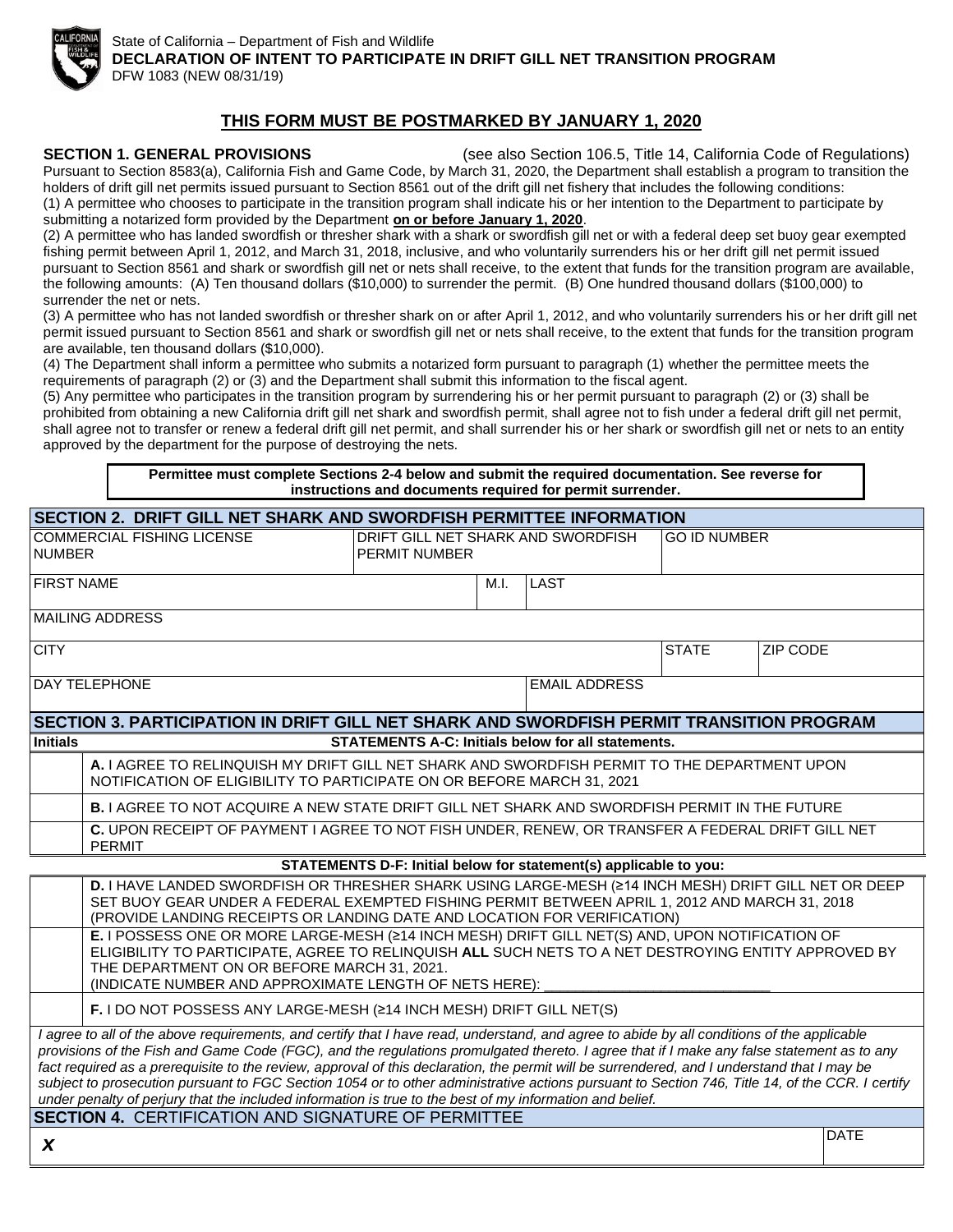

State of California – Department of Fish and Wildlife **DECLARATION OF INTENT TO PARTICIPATE IN DRIFT GILL NET TRANSITION PROGRAM** DFW 1083 (NEW 08/31/19)

# **STEPS FOR SURRENDER OF DRIFT GILL NET SHARK AND SWORDFISH PERMIT**

1) The current permittee must submit this notarized, initialed and signed form to the Department at the address below. Forms must be postmarked by January 1, 2020.

2) The Department will review this form and determine eligibility in the Transition Program. The Department will notify the current permittee of eligibility in writing when funds are available.

3) If eligible, the current permittee must submit the following documentation to the Department at the address below by March 31, 2021:

- their drift gill net shark and swordfish permit,
- valid receipt from the relinquishment of net(s) to an entity approved to destroy drift gill nets (subsection (f) of Section 106.5, Title 14, California Code of Regulations), and
- a completed state form STD 204, Payee Data Record.

4) Upon receipt of permit and net relinquishment, the Department will notify the fiscal agent to initiate payment. Payments will be mailed via check to the address provided in Section 2.

NOTE: This is a voluntary process. Any permittee who has completed the steps outlined in subsections (a) or (b) of Section 106.5, Title 14, CCR may withdraw their intent to participate in the Transition Program prior to receipt of compensation outlined in subsection (d) of Section 106.5, Title 14, CCR, by submitting written notice postmarked on or before January 1, 2021 to the department's License and Revenue Branch.

## **INSTRUCTIONS FOR THIS FORM**

The following items must be submitted:

- Original notarized, initialed and signed Declaration of Intent to Participate in Drift Gill Net Transition Program.
- One landing receipt, or landing date and location, if the permittee meets the description in Section 3, Statement D.

If you have any questions regarding required documents, permit surrender, or payment from the fiscal agent, please contact License and Revenue Branch, at (916) 928-5822 or via email [LRB@wildlife.ca.gov.](file:///C:/Users/tlarinto/Documents/restricted%20access/2017%20Rulemaking/Transfer%20applications/LRB@wildlife.ca.gov)

If you have any questions regarding the Transition Program or relinquishment of nets, please contact the Marine Region, at (831) 649-2870 or via email AskMarine@wildlife.ca.gov.

### **MAIL DECLARATION AND SUPPORTING DOCUMENTATION TO:**

California Department of Fish and Wildlife License and Revenue Branch 1740 N. Market Blvd. Sacramento, CA 95834

### **FORM MUST BE POSTMARKED BY JANUARY 1, 2020**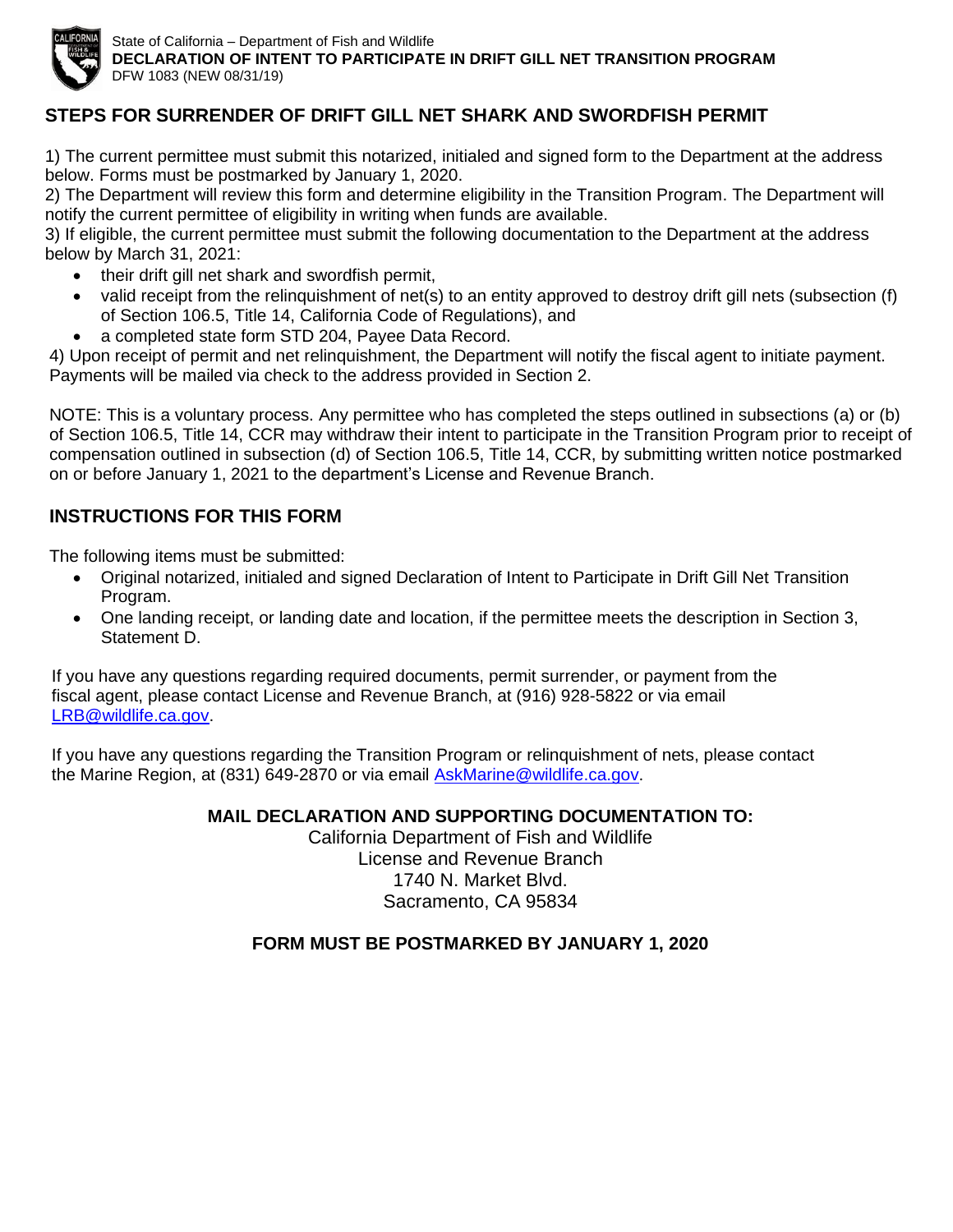| <b>Print Form</b> | Reset Form |
|-------------------|------------|
|-------------------|------------|

#### STATE OF CALIFORNIA-DEPARTMENT OF FINANCE **PAYEE DATA RECORD**

(Required when receiving payment from the State of California in lieu of IRS W-9 or W-7) STD 204 (Rev. 5/2018)

|                                                                                                                                                                     | <b>INSTRUCTIONS:</b> Type or print the information. Complete all information on this form. Sign, date, and return to the state<br>agency (department/office) address shown in Box 6. Prompt return of this fully completed form will prevent delays when<br>processing payments. |              |                                                              |                                             |                         |  |  |                       |                               |                                  |  |
|---------------------------------------------------------------------------------------------------------------------------------------------------------------------|----------------------------------------------------------------------------------------------------------------------------------------------------------------------------------------------------------------------------------------------------------------------------------|--------------|--------------------------------------------------------------|---------------------------------------------|-------------------------|--|--|-----------------------|-------------------------------|----------------------------------|--|
|                                                                                                                                                                     | Information provided in this form will be used by California state agencies to prepare Information Returns (Form1099). See next                                                                                                                                                  |              |                                                              |                                             |                         |  |  |                       |                               |                                  |  |
|                                                                                                                                                                     | page for more information and Privacy Statement.                                                                                                                                                                                                                                 |              |                                                              |                                             |                         |  |  |                       |                               |                                  |  |
|                                                                                                                                                                     | NOTE: Governmental entities, i.e. federal, state, and local (including school districts), are not required to submit this form.                                                                                                                                                  |              |                                                              |                                             |                         |  |  |                       |                               |                                  |  |
|                                                                                                                                                                     | <b>BUSINESS NAME</b> (As shown on your income tax return)                                                                                                                                                                                                                        |              |                                                              |                                             |                         |  |  |                       |                               |                                  |  |
| $\mathbf 2$                                                                                                                                                         |                                                                                                                                                                                                                                                                                  |              |                                                              |                                             |                         |  |  |                       |                               |                                  |  |
|                                                                                                                                                                     | SOLE PROPRIETOR, SINGLE MEMBER LLC, INDIVIDUAL (Name as shown on SSN or ITIN) Last, First, MI E-MAIL ADDRESS                                                                                                                                                                     |              |                                                              |                                             |                         |  |  |                       |                               |                                  |  |
|                                                                                                                                                                     |                                                                                                                                                                                                                                                                                  |              |                                                              |                                             |                         |  |  |                       |                               |                                  |  |
|                                                                                                                                                                     | <b>MAILING ADDRESS</b>                                                                                                                                                                                                                                                           |              |                                                              |                                             | <b>BUSINESS ADDRESS</b> |  |  |                       |                               |                                  |  |
|                                                                                                                                                                     |                                                                                                                                                                                                                                                                                  |              |                                                              |                                             |                         |  |  |                       |                               |                                  |  |
|                                                                                                                                                                     | <b>CITY</b>                                                                                                                                                                                                                                                                      | <b>STATE</b> | <b>ZIP CODE</b>                                              | <b>CITY</b>                                 |                         |  |  |                       | <b>STATE</b>                  | <b>ZIP CODE</b>                  |  |
|                                                                                                                                                                     |                                                                                                                                                                                                                                                                                  |              |                                                              |                                             |                         |  |  |                       |                               |                                  |  |
|                                                                                                                                                                     |                                                                                                                                                                                                                                                                                  |              |                                                              |                                             |                         |  |  |                       |                               |                                  |  |
| 3                                                                                                                                                                   | <b>ENTER FEDERAL EMPLOYER IDENTIFICATION NUMBER (FEIN):</b>                                                                                                                                                                                                                      |              |                                                              |                                             |                         |  |  |                       |                               | <b>NOTE:</b>                     |  |
|                                                                                                                                                                     | <b>PARTNERSHIP</b>                                                                                                                                                                                                                                                               |              | <b>CORPORATION:</b>                                          |                                             |                         |  |  |                       |                               | Payment will not<br>be processed |  |
| <b>PAYEE</b><br><b>ENTITY</b>                                                                                                                                       | <b>ESTATE OR TRUST</b>                                                                                                                                                                                                                                                           |              | MEDICAL (e.g., dentistry, psychotherapy, chiropractic, etc.) |                                             |                         |  |  |                       |                               | without an                       |  |
| <b>TYPE</b>                                                                                                                                                         |                                                                                                                                                                                                                                                                                  |              | <b>LEGAL</b> (e.g., attorney services)                       |                                             |                         |  |  |                       |                               | accompanying<br>taxpayer         |  |
|                                                                                                                                                                     |                                                                                                                                                                                                                                                                                  |              | <b>EXEMPT</b> (nonprofit)                                    |                                             |                         |  |  |                       |                               | identification                   |  |
| <b>CHECK</b>                                                                                                                                                        |                                                                                                                                                                                                                                                                                  |              | <b>ALL OTHERS</b>                                            |                                             |                         |  |  |                       |                               | number.                          |  |
| <b>ONE BOX</b><br><b>ENTER SSN OR ITIN:</b><br><b>ONLY</b><br>SOLE PROPRIETOR, INDIVIDUAL, OR<br>Social Security Number (SSN) or Individual Taxpayer Identification |                                                                                                                                                                                                                                                                                  |              |                                                              |                                             |                         |  |  |                       |                               |                                  |  |
|                                                                                                                                                                     |                                                                                                                                                                                                                                                                                  |              |                                                              |                                             |                         |  |  |                       |                               |                                  |  |
| <b>SINGLE MEMBER LLC</b> (Disregarded Entity)<br>Number (ITIN) are required by authority of California Revenue and                                                  |                                                                                                                                                                                                                                                                                  |              |                                                              |                                             |                         |  |  |                       |                               |                                  |  |
| Tax Code sections 18646 and 18661)                                                                                                                                  |                                                                                                                                                                                                                                                                                  |              |                                                              |                                             |                         |  |  |                       |                               |                                  |  |
|                                                                                                                                                                     | <b>CALIFORNIA RESIDENT</b> - Qualified to do business in California or maintains a permanent place of business in California.                                                                                                                                                    |              |                                                              |                                             |                         |  |  |                       |                               |                                  |  |
| 4                                                                                                                                                                   | CALIFORNIA NON RESIDENT (see next page for more information) - Payments to nonresidents for services may be subject                                                                                                                                                              |              |                                                              |                                             |                         |  |  |                       |                               |                                  |  |
| to state income tax withholding.<br><b>PAYEE</b>                                                                                                                    |                                                                                                                                                                                                                                                                                  |              |                                                              |                                             |                         |  |  |                       |                               |                                  |  |
| <b>RESIDENCY</b><br><b>STATUS</b>                                                                                                                                   | () No services performed in California.<br>Copy of Franchise Tax Board waiver of state withholding attached.                                                                                                                                                                     |              |                                                              |                                             |                         |  |  |                       |                               |                                  |  |
|                                                                                                                                                                     |                                                                                                                                                                                                                                                                                  |              |                                                              |                                             |                         |  |  |                       |                               |                                  |  |
|                                                                                                                                                                     | I hereby certify under penalty of perjury that the information provided on this document is true and correct.                                                                                                                                                                    |              |                                                              |                                             |                         |  |  |                       |                               |                                  |  |
| 5                                                                                                                                                                   | Should my residency status change, I will promptly notify the state agency below.                                                                                                                                                                                                |              |                                                              |                                             |                         |  |  |                       |                               |                                  |  |
|                                                                                                                                                                     | <b>AUTHORIZED PAYEE REPRESENTATIVE'S NAME (Type or Print)</b>                                                                                                                                                                                                                    |              |                                                              |                                             | <b>TITLE</b>            |  |  |                       | TELEPHONE (include area code) |                                  |  |
|                                                                                                                                                                     |                                                                                                                                                                                                                                                                                  |              |                                                              |                                             |                         |  |  |                       |                               |                                  |  |
|                                                                                                                                                                     | <b>SIGNATURE</b>                                                                                                                                                                                                                                                                 |              |                                                              | <b>DATE</b>                                 |                         |  |  | <b>E-MAIL ADDRESS</b> |                               |                                  |  |
|                                                                                                                                                                     |                                                                                                                                                                                                                                                                                  |              |                                                              |                                             |                         |  |  |                       |                               |                                  |  |
|                                                                                                                                                                     |                                                                                                                                                                                                                                                                                  |              |                                                              |                                             |                         |  |  |                       |                               |                                  |  |
|                                                                                                                                                                     | Please return completed form to:                                                                                                                                                                                                                                                 |              |                                                              |                                             |                         |  |  |                       |                               |                                  |  |
| 6                                                                                                                                                                   | <b>DEPARTMENT/OFFICE</b>                                                                                                                                                                                                                                                         |              |                                                              |                                             | <b>UNIT/SECTION</b>     |  |  |                       |                               |                                  |  |
|                                                                                                                                                                     |                                                                                                                                                                                                                                                                                  |              |                                                              |                                             |                         |  |  |                       |                               |                                  |  |
|                                                                                                                                                                     | <b>MAILING ADDRESS</b>                                                                                                                                                                                                                                                           |              |                                                              | <b>FAX</b><br>TELEPHONE (include area code) |                         |  |  |                       |                               |                                  |  |
|                                                                                                                                                                     |                                                                                                                                                                                                                                                                                  |              |                                                              |                                             |                         |  |  |                       |                               |                                  |  |
|                                                                                                                                                                     | <b>CITY</b>                                                                                                                                                                                                                                                                      | <b>STATE</b> | <b>ZIP CODE</b>                                              |                                             | <b>E-MAIL ADDRESS</b>   |  |  |                       |                               |                                  |  |
|                                                                                                                                                                     |                                                                                                                                                                                                                                                                                  |              |                                                              |                                             |                         |  |  |                       |                               |                                  |  |